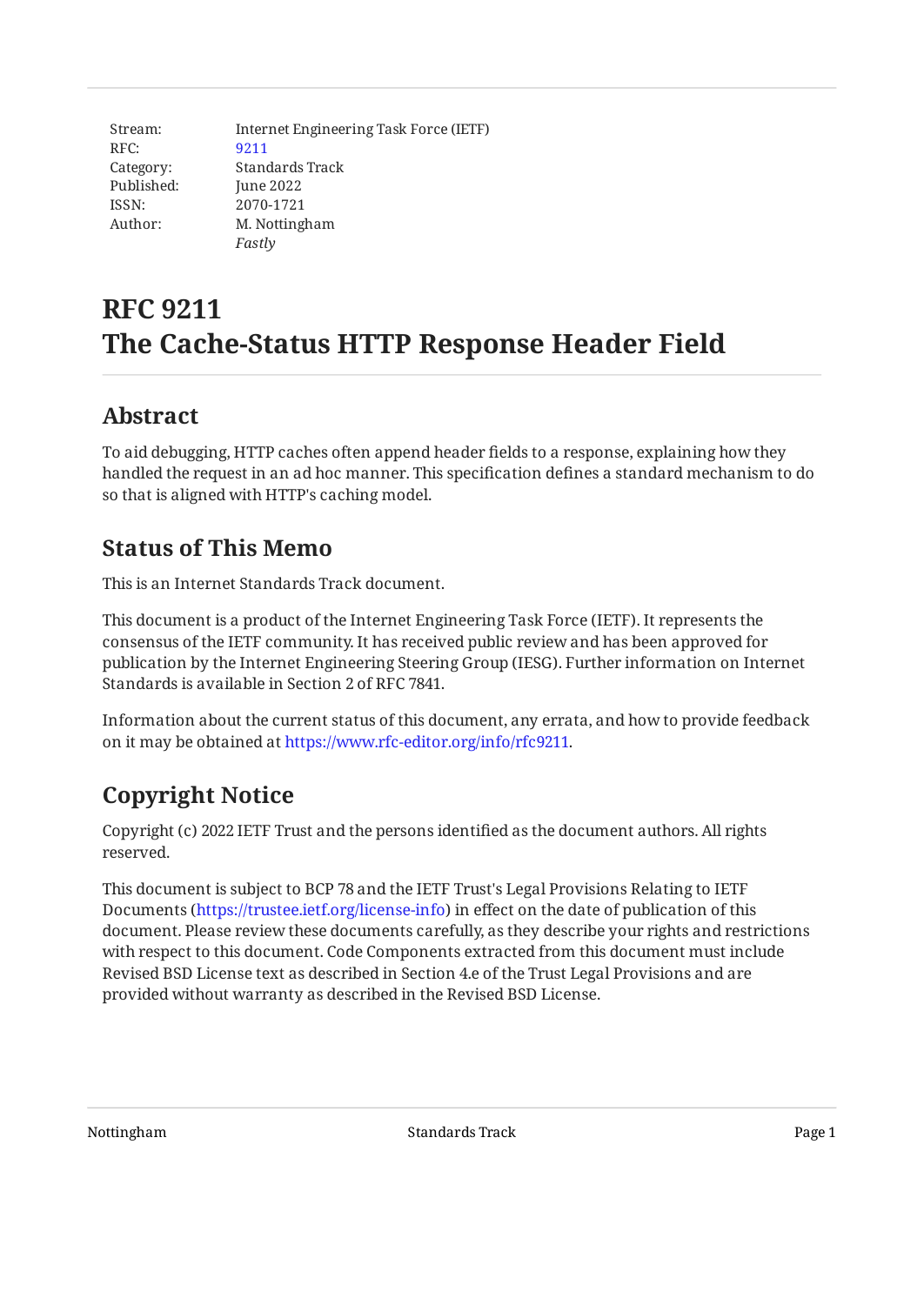### <span id="page-1-0"></span>**[Table of Contents](#page-1-0)**

- [1](#page-1-1). [Introduction](#page-1-1)
	- [1.1.](#page-2-0) [Notational Conventions](#page-2-0)
- [2](#page-2-1). [The Cache-Status HTTP Response Header Field](#page-2-1)
	- [2.1.](#page-3-0) [The hit Parameter](#page-3-0)
	- [2.2.](#page-3-1) [The fwd Parameter](#page-3-1)
	- [2.3.](#page-4-0) [The fwd-status Parameter](#page-4-0)
	- [2.4.](#page-4-1) [The ttl Parameter](#page-4-1)
	- [2.5.](#page-4-2) [The stored Parameter](#page-4-2)
	- [2.6.](#page-4-3) [The collapsed Parameter](#page-4-3)
	- [2.7.](#page-4-4) [The key Parameter](#page-4-4)
	- [2.8.](#page-4-5) [The detail Parameter](#page-4-5)
- [3](#page-5-0). [Examples](#page-5-0)
- [4](#page-6-0). Defi[ning New Cache-Status Parameters](#page-6-0)
- [5](#page-7-0). [IANA Considerations](#page-7-0)
- [6](#page-7-1). [Security Considerations](#page-7-1)
- [7](#page-7-2). [References](#page-7-2)
	- [7.1.](#page-7-3) [Normative References](#page-7-3)
	- [7.2.](#page-8-0) [Informative References](#page-8-0)

[Author's Address](#page-8-1)

### <span id="page-1-1"></span>**[1. Introduction](#page-1-1)**

To aid debugging (both by humans and automated tools), HTTP caches often append header fields to a response explaining how they handled the request. Unfortunately, the semantics of these header fields are often unclear, and both the semantics and syntax used vary between implementations.

This specification defines a new HTTP response header field, "Cache-Status", for this purpose with standardized syntax and semantics.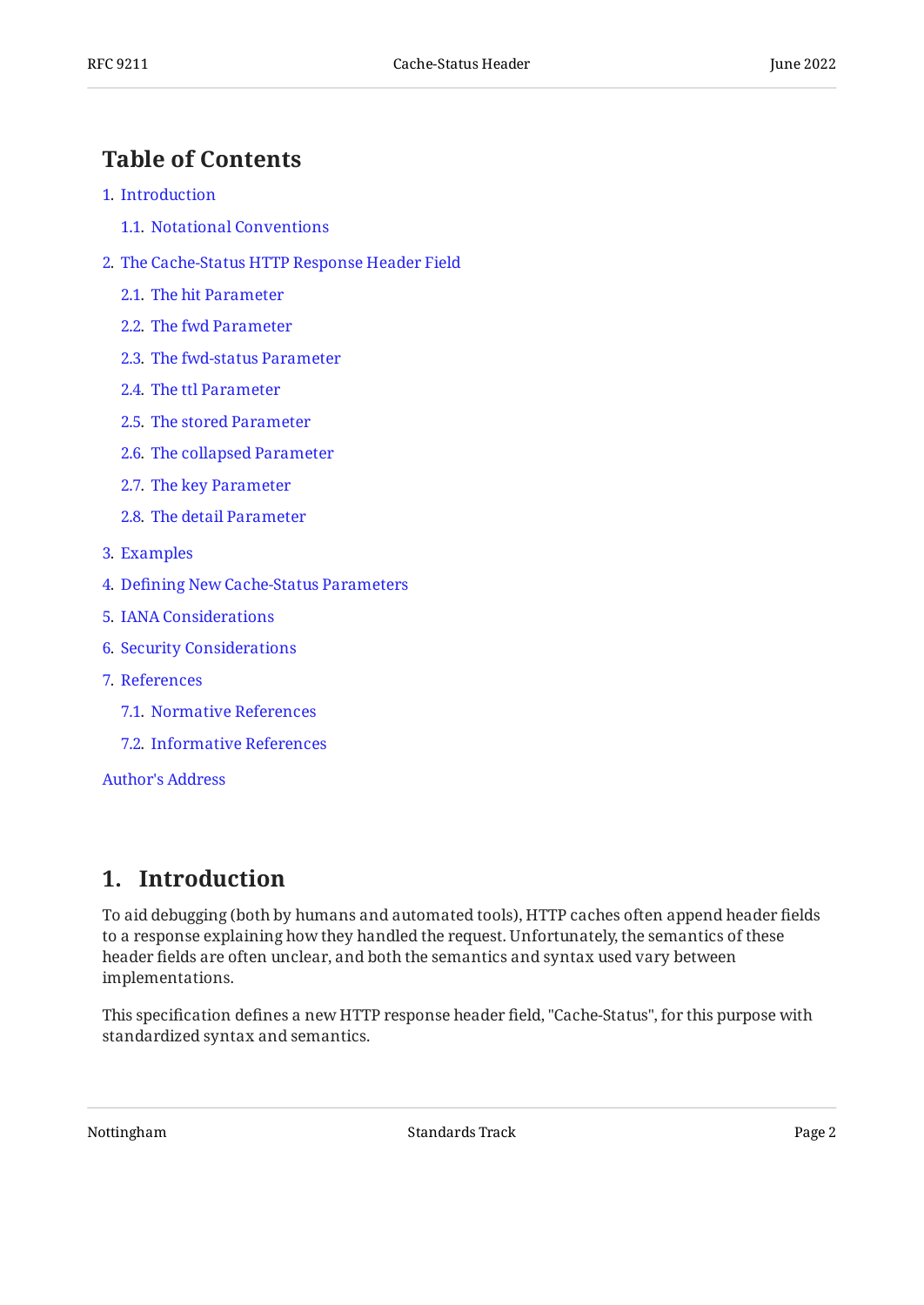#### <span id="page-2-0"></span>**[1.1. Notational Conventions](#page-2-0)**

The key words "MUST", "MUST NOT", "REQUIRED", "SHALL", "SHALL NOT", "SHOULD", "SHOULD NOT", "**RECOMMENDED", "NOT RECOMMENDED", "MAY",** and "OPTIONAL" in this document are to be interpreted as described in BCP 14 [RFC2119] [RFC8174] when, and only when, they appear in all capitals, as shown here.

Thisdocument uses the following terminology from Section 3 of [STRUCTURED-FIELDS] to specify syntax and parsing: List, String, Token, Integer, and Boolean.

<span id="page-2-1"></span>This document also uses terminology from [HTTP] and [HTTP-CACHING].

### **[2. The Cache-Status HTTP Response Header Field](#page-2-1)**

The Cache-Status HTTP response header field indicates how caches have handled that response and its corresponding request. The syntax of this header field conforms to [\[STRUCTURED-](#page-8-4). [FIELDS](#page-8-4)]

Its value is a List. Each member of the List represents a cache that has handled the request. The first member represents the cache closest to the origin server, and the last member represents the cache closest to the user (possibly including the user agent's cache itself if it appends a value).

Caches determine when it is appropriate to add the Cache-Status header field to a response. Some might add it to all responses, whereas others might only do so when specifically configured to, or when the request contains a header field that activates a debugging mode. See [Section 6](#page-7-1) for related security considerations.

An intermediary **SHOULD NOT** append a Cache-Status member to responses that it generates locally, even if that intermediary contains a cache, unless the generated response is based upon a stored response (e.g., 304 (Not Modified) and 206 (Partial Content) are both based upon a stored response). For example, a proxy generating a 400 response due to a malformed request will not add a Cache-Status value, because that response was generated by the proxy, not the origin server.

When adding a value to the Cache-Status header field, caches **SHOULD** preserve the existing field value, to allow debugging of the entire chain of caches handling the request.

Each List member identifies the cache that inserted it, and this identifier **MUST** be a String or Token. Depending on the deployment, this might be a product or service name (e.g., "ExampleCache" or "Example CDN"), a hostname ("cache-3.example.com"), an IP address, or a generated string.

Each member of the list can have parameters that describe that cache's handling of the request. While these parameters are **OPTIONAL**, caches are encouraged to provide as much information as possible.

This specification defines the following parameters.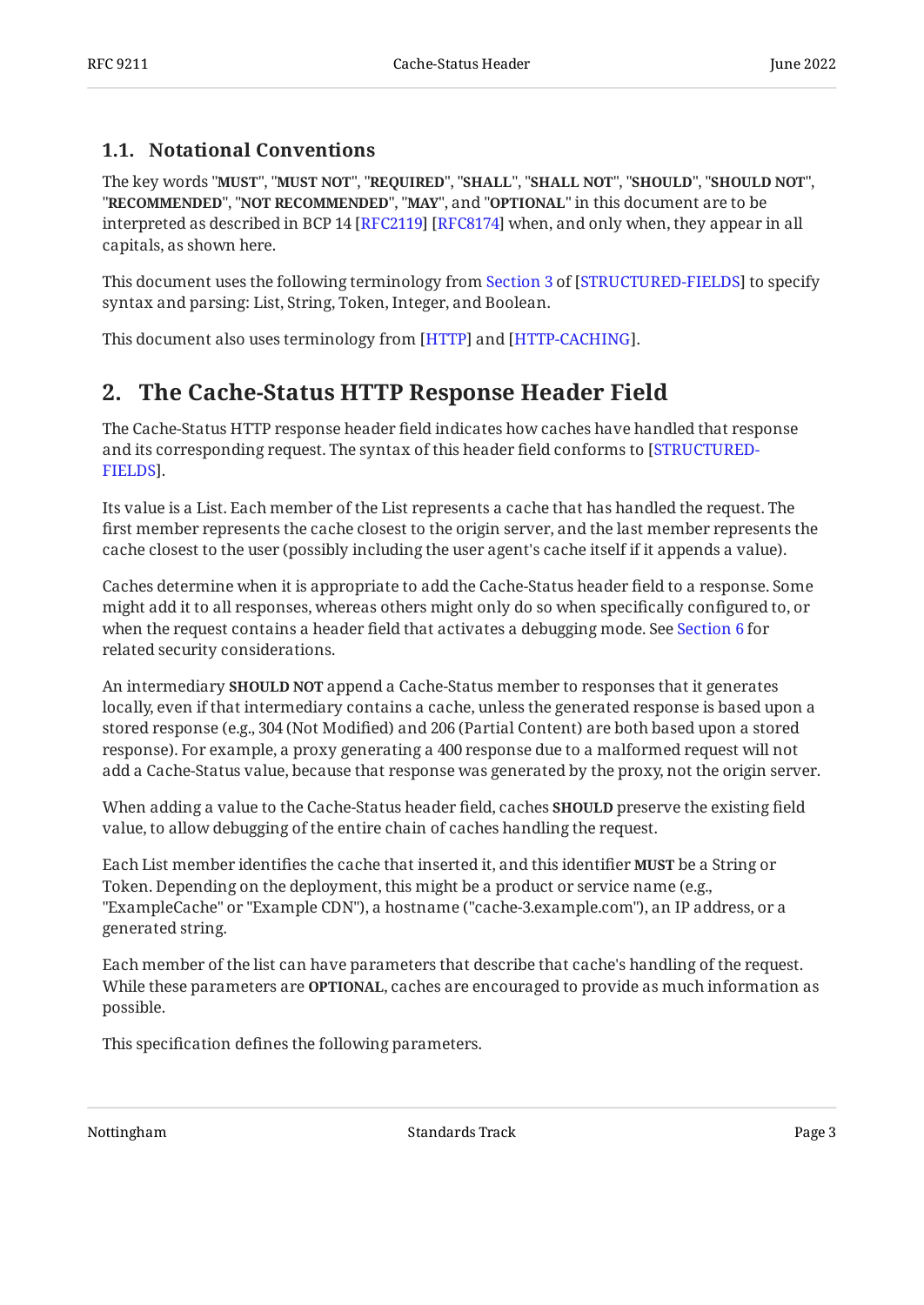#### <span id="page-3-0"></span>**[2.1. The hit Parameter](#page-3-0)**

The value of "hit" is a Boolean that, when true, indicates that the request was satisfied by the cache; that is, it was not forwarded, and the response was obtained from the cache.

A response that was originally produced by the origin but was modified by the cache (for example, a 304 or 206 status code) is still considered a hit, as long as it did not go forward (e.g., for validation).

A response that was in cache but not able to be used without going forward (e.g., because it was stale or partial) is not considered a hit. Note that a stale response that is used without going forward (e.g., because the origin server is not available) can be considered a hit.

<span id="page-3-1"></span>"hit" and "fwd" are exclusive; only one of them should appear on each list member.

#### **[2.2. The fwd Parameter](#page-3-1)**

"fwd", when present, indicates that the request went forward towards the origin; its value is a Token that indicates why.

The following parameter values are defined to explain why the request went forward, from most specific to least:

bypass: The cache was configured to not handle this request.

method: The request method's semantics require the request to be forwarded.

uri-miss: The cache did not contain any responses that matched the request URI.

vary-miss: The cache contained a response that matched the request URI, but it could not select a response based upon this request's header fields and stored Vary header fields.

miss: The cache did not contain any responses that could be used to satisfy this request (to be used when an implementation cannot distinguish between uri-miss and vary-miss).

request: The cache was able to select a fresh response for the request, but the request's semantics (e.g., Cache-Control request directives) did not allow its use.

stale: The cache was able to select a response for the request, but it was stale.

partial: The cache was able to select a partial response for the request, but it did not contain all of the requested ranges (or the request was for the complete response).

The most specific reason known to the cache **SHOULD** be used, to the extent that it is possible to implement[.](https://www.rfc-editor.org/rfc/rfc9111#section-4) See also [HTTP-CACHING], Section 4.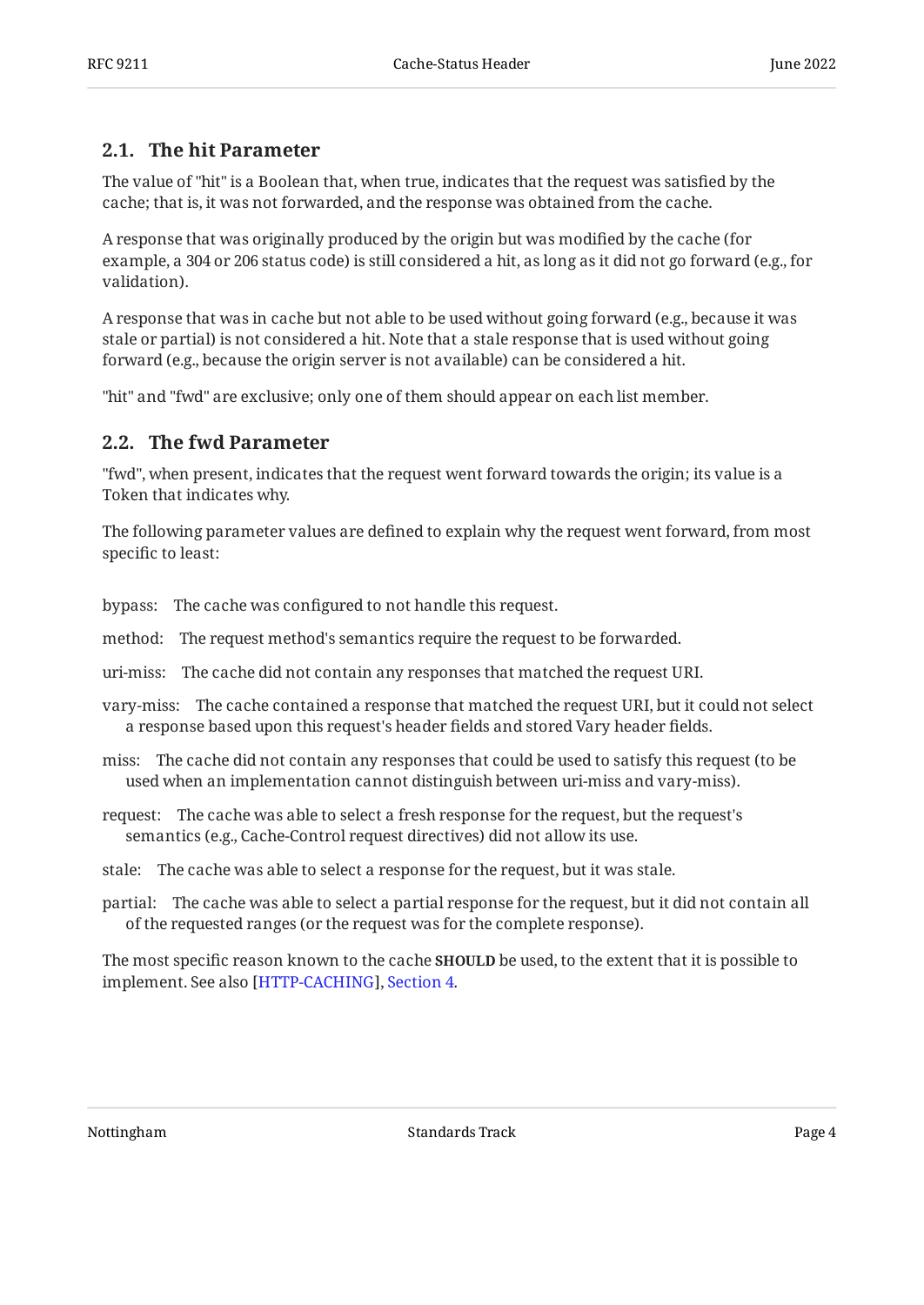#### <span id="page-4-0"></span>**[2.3. The fwd-status Parameter](#page-4-0)**

The value of "fwd-status" is an Integer that indicates which status code (see [HTTP], Section 15[\)](https://www.rfc-editor.org/rfc/rfc9110#section-15) the next-hop server returned in response to the forwarded request. The fwd-status parameter is only meaningful when fwd is present. If fwd-status is not present but the fwd parameter is, it defaults to the status code sent in the response.

This parameter is useful to distinguish cases when the next-hop server sends a 304 (Not Modified) response to a conditional request or a 206 (Partial Content) response because of a range request.

### <span id="page-4-1"></span>**[2.4. The ttl Parameter](#page-4-1)**

The value of "ttl" is an Integer that indicates the response's remaining freshness lifetime (see [[HTTP-CACHING\]](#page-7-5), [Section 4.2.1](https://www.rfc-editor.org/rfc/rfc9111#section-4.2.1)) as calculated by the cache, as an integer number of seconds, measured as closely as possible to when the response header section is sent by the cache. This includes freshness assigned by the cache through, for example, heuristics (see [\[HTTP-CACHING](#page-7-5)], [Section 4.2.2](https://www.rfc-editor.org/rfc/rfc9111#section-4.2.2)), local configuration, or other factors. It may be negative, to indicate staleness.

#### <span id="page-4-2"></span>**[2.5. The stored Parameter](#page-4-2)**

The value of "stored" is a Boolean that indicates whether the cache stored the response (see [[HTTP-CACHING\]](#page-7-5), [Section 3](https://www.rfc-editor.org/rfc/rfc9111#section-3)); a true value indicates that it did. The stored parameter is only meaningful when fwd is present.

### <span id="page-4-3"></span>**[2.6. The collapsed Parameter](#page-4-3)**

The value of "collapsed" is a Boolean that indicates whether this request was collapsed together with one or more other forward requests (see [HTTP-CACHING], Section 4[\)](https://www.rfc-editor.org/rfc/rfc9111#section-4). If true, the response was successfully reused; if not, a new request had to be made. If not present, the request was not collapsed with others. The collapsed parameter is only meaningful when fwd is present.

### <span id="page-4-4"></span>**[2.7. The key Parameter](#page-4-4)**

The value of "key" is a String that conveys a representation of the cache key (see [[HTTP-](#page-7-5)[CACHING\]](#page-7-5), [Section 2](https://www.rfc-editor.org/rfc/rfc9111#section-2)) used for the response. Note that this may be implementation specific.

### <span id="page-4-5"></span>**[2.8. The detail Parameter](#page-4-5)**

The value of "detail" is either a String or a Token that allows implementations to convey additional information not captured in other parameters, such as implementation-specific states or other caching-related metrics.

For example:

```
Cache-Status: ExampleCache; hit; detail=MEMORY
```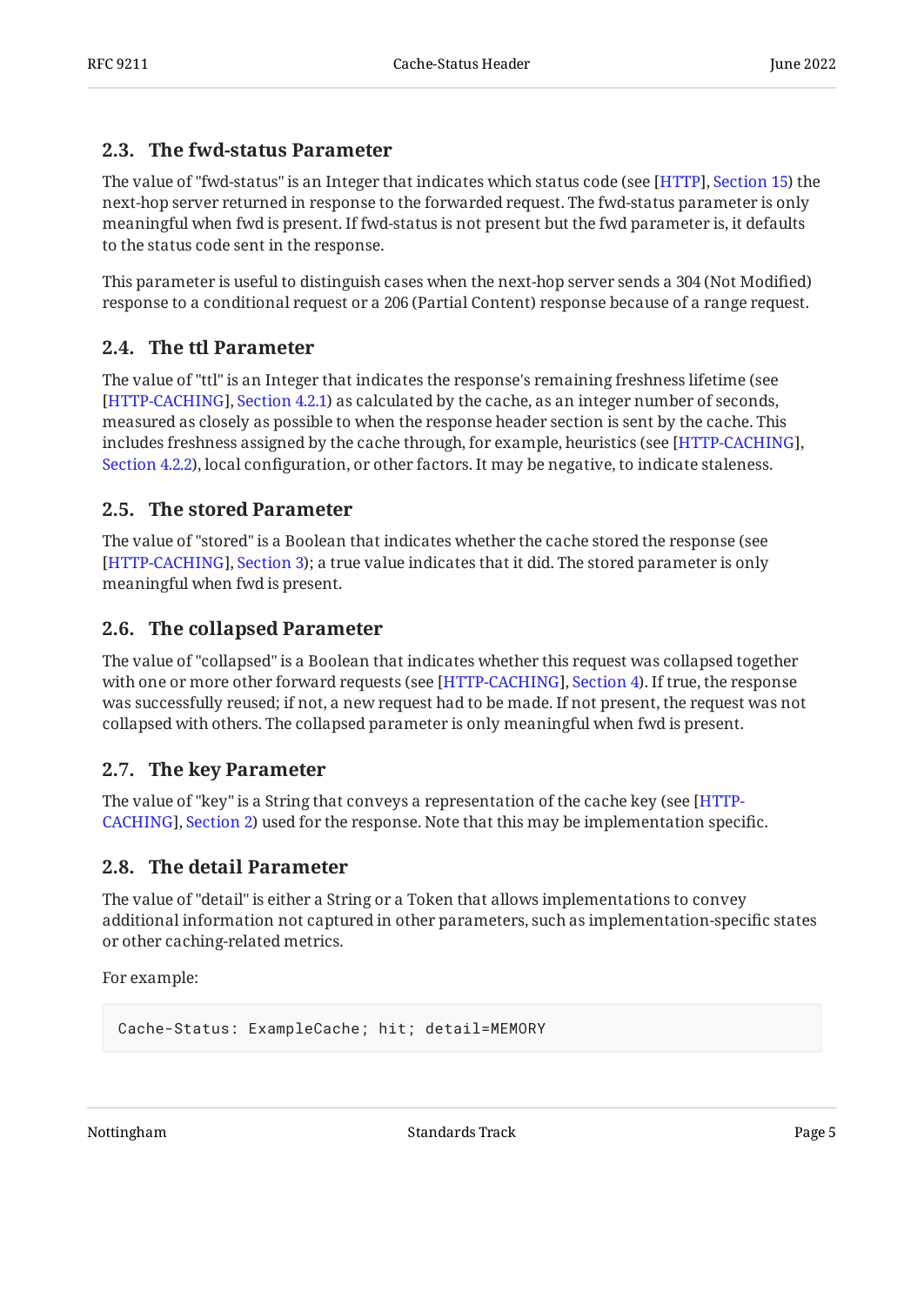The semantics of a detail parameter are always specific to the cache that sent it; even if a details parameter from another cache shares the same value, it might not mean the same thing.

This parameter is intentionally limited. If an implementation's developer or operator needs to convey additional information in an interoperable fashion, they are encouraged to register extension parameters (see [Section 4\)](#page-6-0) or define another header field.

### <span id="page-5-0"></span>**[3. Examples](#page-5-0)**

The following is an example of a minimal cache hit:

```
Cache-Status: ExampleCache; hit
```
However, a polite cache will give some more information, e.g.:

```
Cache-Status: ExampleCache; hit; ttl=376
```
A stale hit just has negative freshness, as in this example:

```
Cache-Status: ExampleCache; hit; ttl=-412
```
Whereas this is an example of a complete miss:

```
Cache-Status: ExampleCache; fwd=uri-miss
```
This is an example of a miss that successfully validated on the backend server:

Cache-Status: ExampleCache; fwd=stale; fwd-status=304

This is an example of a miss that was collapsed with another request:

Cache-Status: ExampleCache; fwd=uri-miss; collapsed

This is an example of a miss that the cache attempted to collapse, but couldn't:

Cache-Status: ExampleCache; fwd=uri-miss; collapsed=?0

The following is an example of going through two separate layers of caching, where the cache closest to the origin responded to an earlier request with a stored response, and a second cache stored that response and later reused it to satisfy the current request: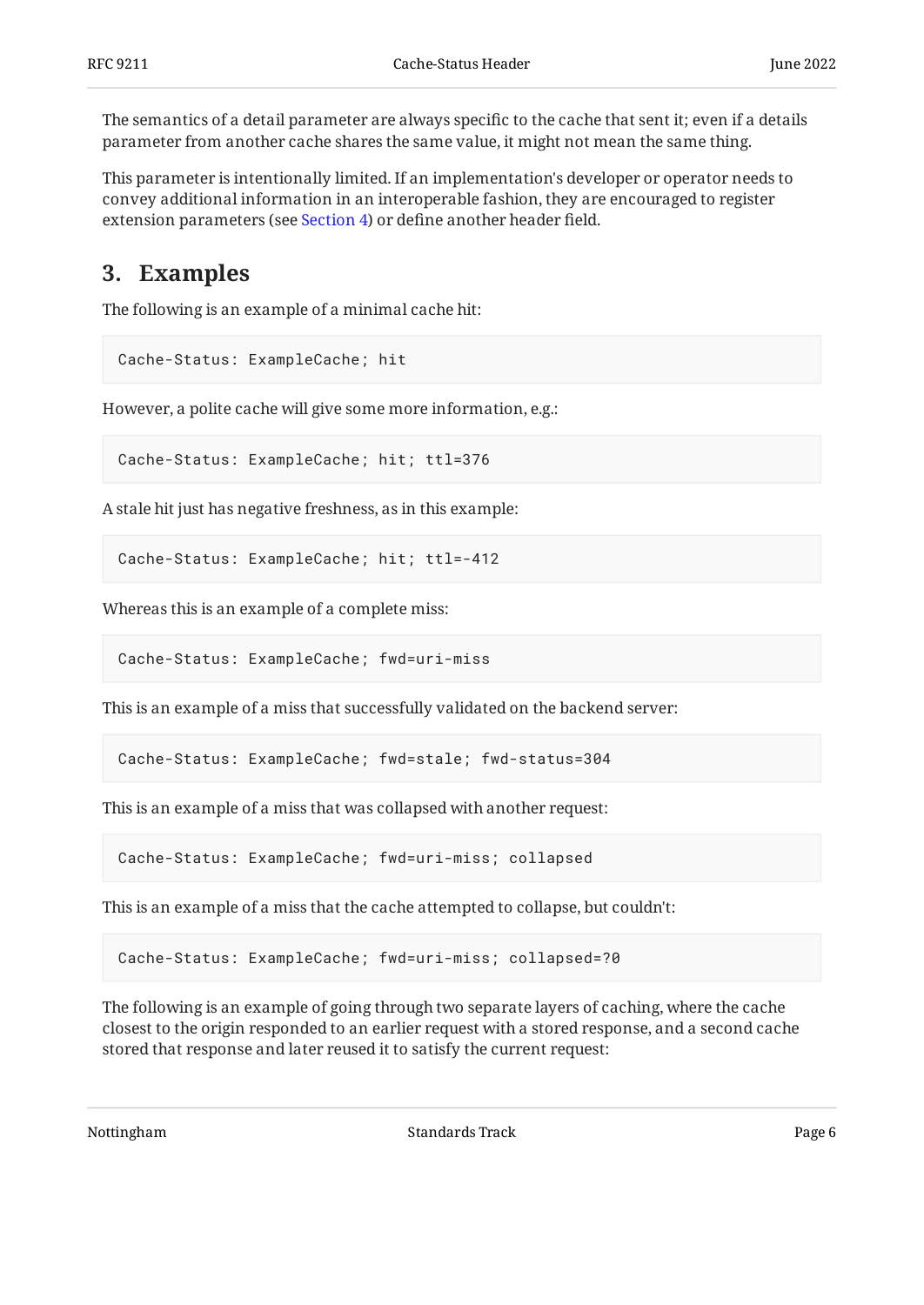```
Cache-Status: OriginCache; hit; ttl=1100,
               "CDN Company Here"; hit; ttl=545
```
The following is an example of going through a three-layer caching system, where the closest to the origin is a reverse proxy (where the response was served from cache); the next is a forward proxy interposed by the network (where the request was forwarded because there wasn't any response cached with its URI, the request was collapsed with others, and the resulting response was stored); and the closest to the user is a browser cache (where there wasn't any response cached with the request's URI):

```
Cache-Status: ReverseProxyCache; hit
Cache-Status: ForwardProxyCache; fwd=uri-miss; collapsed; stored
Cache-Status: BrowserCache; fwd=uri-miss
```
### <span id="page-6-0"></span>**[4. D](#page-6-0)efi[ning New Cache-Status Parameters](#page-6-0)**

New Cache-Status parameters can be defined by registering them in the "HTTP Cache-Status" registry.

Registration requests are reviewed and approved by a designated expert, per [[RFC8126\]](#page-8-5), [Section](https://www.rfc-editor.org/rfc/rfc8126#section-4.5) [4.5](https://www.rfc-editor.org/rfc/rfc8126#section-4.5). A specification document is appreciated but not required.

The expert(s) should consider the following factors when evaluating requests:

- Community feedback •
- If the value is sufficiently well defined •
- Generic parameters are preferred over vendor-specific, application-specific, or deployment-• specific values. If a generic value cannot be agreed upon in the community, the parameter's name should be correspondingly specific (e.g., with a prefix that identifies the vendor, application, or deployment).

Registration requests should use the following template:

- Name: [a name for the Cache-Status parameter's key; see [Section 3.1.2](https://www.rfc-editor.org/rfc/rfc8941#section-3.1.2) of [[STRUCTURED-FIELDS\]](#page-8-4) for syntactic requirements]
- Type:[the Structured Type of the parameter's value; see Section 3.1.2 of [STRUCTURED-FIELDS]]

Description: [a description of the parameter's semantics]

Reference: [to a specification defining this parameter, if available]

See the registry at <https://www.iana.org/assignments/http-cache-status> for details on where to send registration requests.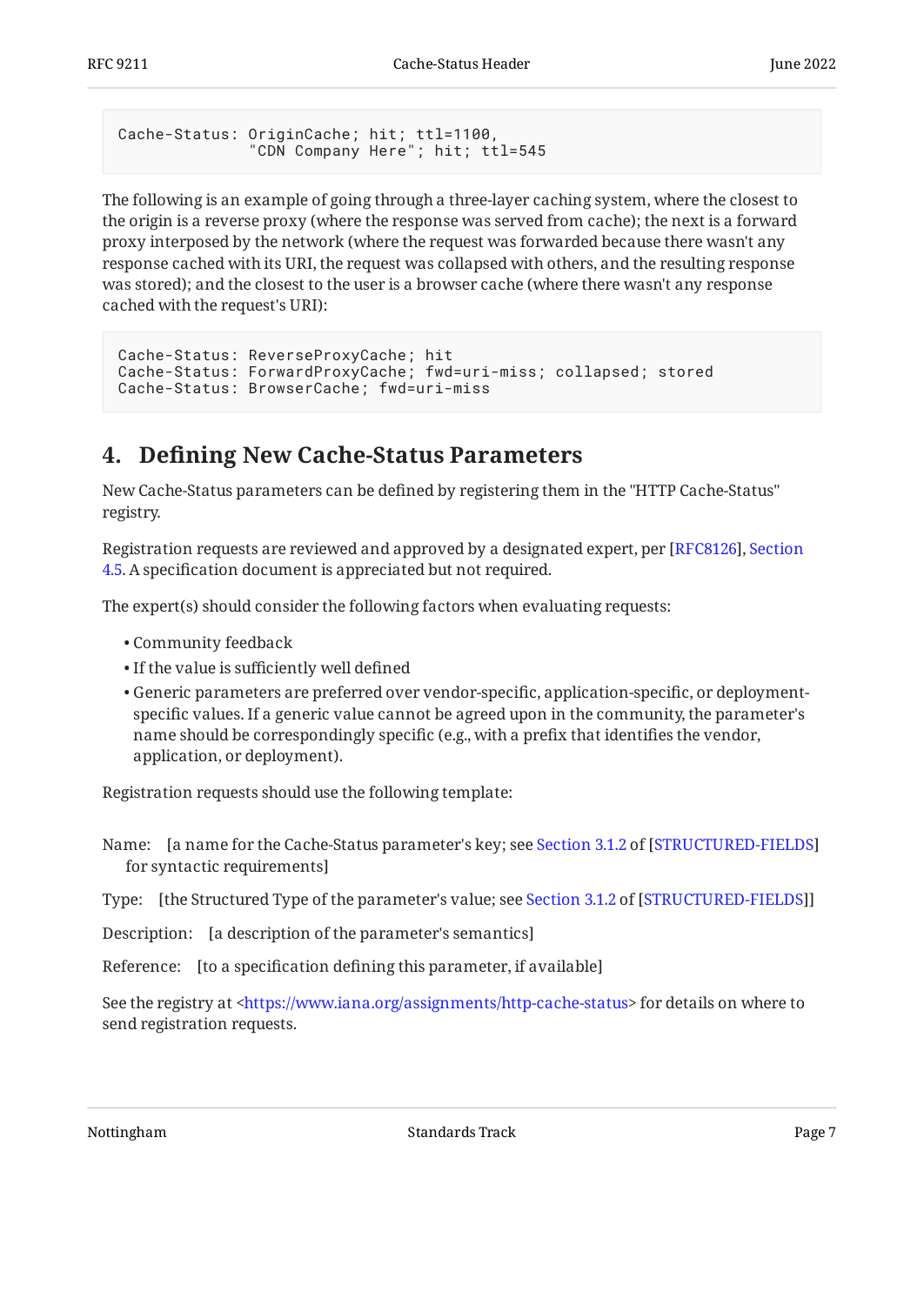## <span id="page-7-0"></span>**[5. IANA Considerations](#page-7-0)**

IANA has created the "HTTP Cache-Status" registry at [<https://www.iana.org/assignments/http-](https://www.iana.org/assignments/http-cache-status)cache-status> and populated it with the types defined in [Section 2](#page-2-1); see [Section 4](#page-6-0) for its associated procedures.

IANA has added the following entry in the "Hypertext Transfer Protocol (HTTP) Field Name Registry" defined in [HTTP], Section 18.4[:](https://www.rfc-editor.org/rfc/rfc9110#section-18.4)

Field name: Cache-Status Status: permanent Reference: RFC 9211

## <span id="page-7-1"></span>**[6. Security Considerations](#page-7-1)**

Attackers can use the information in Cache-Status to probe the behavior of the cache (and other components) and infer the activity of those using the cache. The Cache-Status header field may not create these risks on its own, but it can assist attackers in exploiting them.

For example, knowing if a cache has stored a response can help an attacker execute a timing attack on sensitive data.

Additionally, exposing the cache key can help an attacker understand modifications to the cache key, which may assist cache poisoning attacks. See [[ENTANGLE](#page-8-6)] for details.

The underlying risks can be mitigated with a variety of techniques (e.g., using encryption and authentication and avoiding the inclusion of attacker-controlled data in the cache key), depending on their exact nature. Note that merely obfuscating the key does not mitigate this risk.

To avoid assisting such attacks, the Cache-Status header field can be omitted, only sent when the client is authorized to receive it, or sent with sensitive information (e.g., the key parameter) only when the client is authorized.

### <span id="page-7-3"></span><span id="page-7-2"></span>**[7. References](#page-7-2)**

#### <span id="page-7-4"></span>**[7.1. Normative References](#page-7-3)**

- **[HTTP]** Fielding, R., Ed., Nottingham, M., Ed., and J. Reschke, Ed., "HTTP Semantics", STD 97, RFC 9110, DOI 10.17487/RFC9110, June 2022, [<https://www.rfc-editor.org/info/](https://www.rfc-editor.org/info/rfc9110) . [rfc9110](https://www.rfc-editor.org/info/rfc9110)>
- <span id="page-7-5"></span>**[HTTP-CACHING]** Fielding, R., Ed., Nottingham, M., Ed., and J. Reschke, Ed., "HTTP Caching", STD 98, RFC 9111, DOI 10.17487/RFC9111, June 2022, [<https://www.rfc-editor.org/info/](https://www.rfc-editor.org/info/rfc9111) . [rfc9111](https://www.rfc-editor.org/info/rfc9111)>